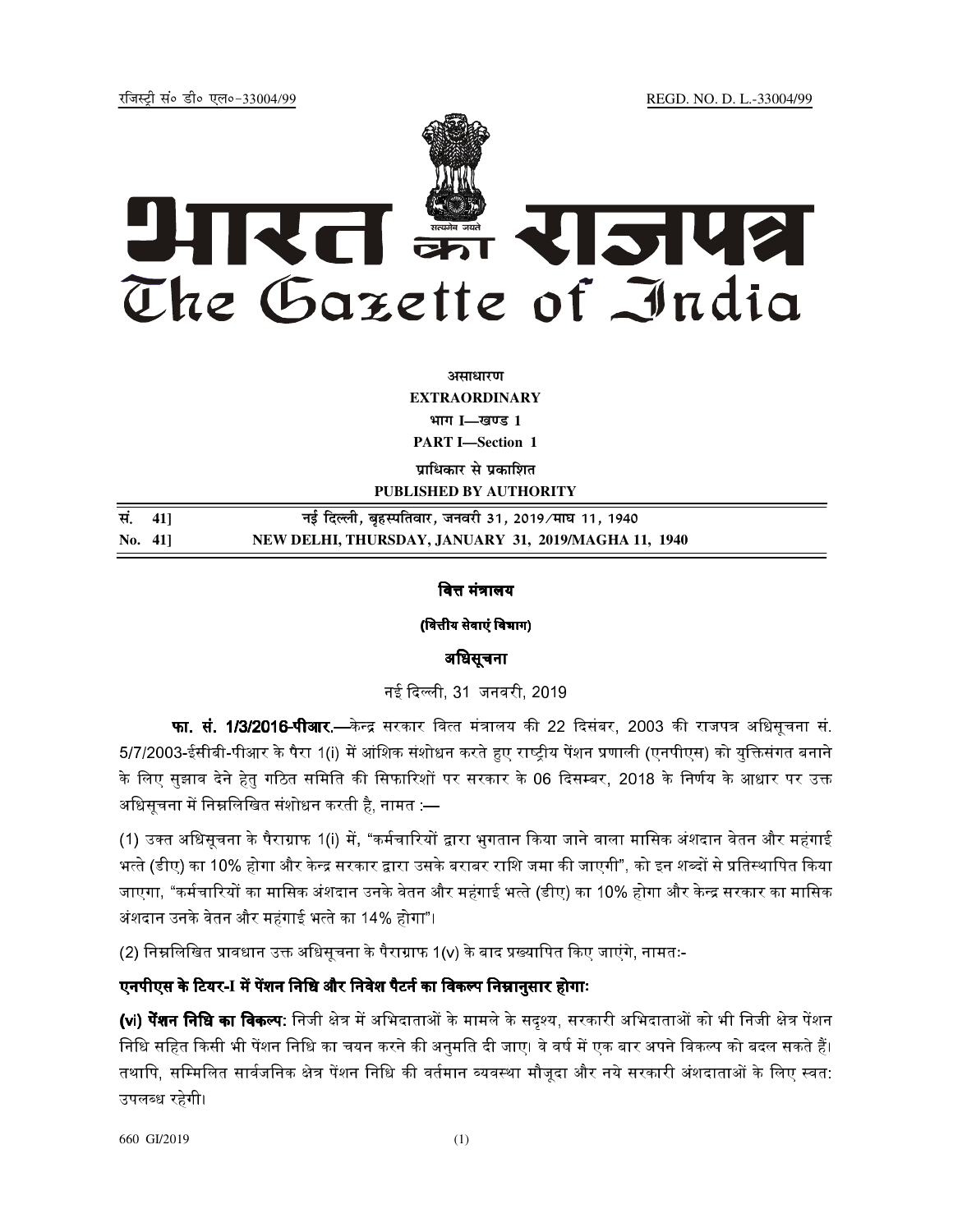**(vii) निवेश पद्धति का विकल्प:** सरकारी कर्मचारियों को निवेश के निम्नलिखित विकल्प दिए जाएंगे, नामत:-

- (क) सरकारी कर्मचारियों की मौजदा योजना मौजदा और नये सरकारी अंशदाताओं के लिए स्वत: उपलब्ध योजना के रूप में जारी रहेगी। इस योजना के अंतर्गत. पीएफआरडीए के दिशानिर्देशों के अनसार सार्वजनिक उपक्रम क्षेत्र के तीन निधि प्रबंधकों के बीच उनके पर्व के कार्यनिष्पादन के आधार पर निधियां आबंटित की जाती हैं।
- (ख) वैसे सरकारी कर्मचारी जो न्यनतम जोखिम राशि के साथ निर्धारित प्रतिफल के विकल्प का चयन करते हैं. को सरकारी प्रतिभतियों (योजना जी) में 100% निवेश करने का विकल्प दिया जाए।
- (ग) जो सरकारी कर्मचारी उच्चतर प्रतिफल के लिए विकल्प का चयन करते हैं उन्हें जीवनचक्र पर आधारित निम्नलिखित दो योजनाओं का विकल्प दिया जाए:-
	- (क) परंपरागत जीवन चक्र निधि. जिसमें इक्रिटी में निवेश की अधिकतम सीमा 25% निर्धारित हो– (एलसी – 25)
	- (ख) सामान्य जीवन चक्र निधि. जिसमें इक्विटी में निवेश की अधिकतम सीमा 50% निर्धारित हो–(एलसी–50)

**(viii) पराने कॉर्पस के विकल्पों को लाग करना**: सरकारी क्षेत्र के अभिदाताओं के संबंध में 1 लाख करोड़ रुपये से अधिक राशि वाले भारी-भरकम पुराने कॉर्पस को मौजूदा पेंशन निधि प्रबंधकों से अंतरित करने का प्रभाव बाजार पर भी पड़ने की संभावना है। सरकारी अभिदाताओं को संचित निधि के संबंध में पेंशन निधि अथवा निवेश पद्धति को एक बारगी बदलने की अनमति देने ' में पीएफआरडीए को व्यवहारिक कठिनाई हो सकती है। अत: इस समय पेंशन निधि अथवा निवेश पद्धति में परिवर्तन की अनुमति केवल बढ़ी हुई निधि के संबंध में ही दी जाए।

**(ix) पराने कॉर्पस को एक समचित समयावधि में अंतरित करना**: सरकारी क्षेत्र के अभिदाताओं के नए विकल्पों के अनसार पीएफआरडीए के द्वारा संचित कॉर्पस को समुचित समयावधि अर्थात् पांच वर्ष में अंतरित करने की एक योजना तैयार की जा सकती है। पीएफआरडीए द्वारा योजना तैयार किए जाने पर उक्त योजना के अनुसार संचित कॉर्पस के संबंध में पेंशन निधि अथवा निवेश पद्धति में परिवर्तन की अनमति दी जा सकती है।

# वर्ष 2004-2012 के दौरान अंशदानों को जमा न करने अथवा देरी से जमा करने हेत क्षतिपर्ति :

(x) उन सभी मामलों में जिनमें सरकारी कर्मचारी के वेतन में से कटौती तो कर ली गयी थी लेकिन राशि को सीआरए सिस्टम में विप्रेषित नहीं किया गया था अथवा देरी से विप्रेषित किया गया था. राशि को उस तिथि से जब कटौतियां की गयी थी से लेकर कर्मचारी के एनपीएस खाते में जमा होने तक की तिथि तक की अवधि के लिए जीपीएफ पर समय-समय पर यथा लाग दरों पर वार्षिक रूप से चक्रवद्धि करते हुए ब्याज के साथ कर्मचारी के एनपीएस खाते में जमा किया जाए।

(xi) उन सभी मामलों जिनमें वर्ष 2004-2012 के दौरान किसी भी अवधि हेत सरकारी कर्मचारी के वेतन से एनपीएस अंशदानों की कटौती नहीं की गयी थी में कर्मचारी को अंशदान अब जमा कराने का विकल्प दिया जाए। यदि वह अब अंशदान जमा करने का विकल्प चनता है तो राशि को एकमश्त रूप में अथवा मासिक किश्तों में जमा कराया जा सकता है। किश्त की राशि की कटौती कर्मचारी के वेतन से करके उसे एनपीएस खाते में जमा कराया जा सकता है। उपरोक्त राशि कर्मचारी के अनिवार्य अंशदानो की भांति आयकर अधिनियम के अंतर्गत कर रियायतों हेत अर्हक होगी।

(xii) उन सभी मामलों जिनमें सरकारी अंशदान सीआरए सिस्टम में विप्रेषित नहीं हए थे अथवा देरी से विप्रेषित हए थे (भले ही कर्मचारी अंशदानों की कटौती हुई थी अथवा नहीं). में राशि को उस तिथि जब से सरकारी अंशदान देय थे, से लेकर उस तिथि तक जब राशि कर्मचारी के एनपीएस खाते में वास्तविक रूप से जमा हुई थी, के बीच की अवधि के लिए जीपीएफ पर समय-समय पर यथा लाग दरों पर ब्याज के साथ सरकारी अंशदान को जमा किया जाए। व्यय विभाग/लेखानियंत्रक द्वारा इस संबंध में अनुदेश जारी किए जाएं। देरी के ऐसे सभी मामलों का तीन माह की अवधि में समाधान किया जाए।

2. उपर्युक्त प्रावधान 1 अप्रैल, 2019 से प्रभावी होंगे।

# मदनेश कमार मिश्र, संयक्त सचिव<sup>्</sup>

टिप्पणी : <mark>टेप्पणी :</mark> मूल अधिसूचना भारत के राजपत्र, असाधारण, भाग I, खण्ड 1 में 22 दिसम्बर, 2003 की अधिसूचना संख्या 5/7/2003-पीआर के तहत प्रकाशित हई थी।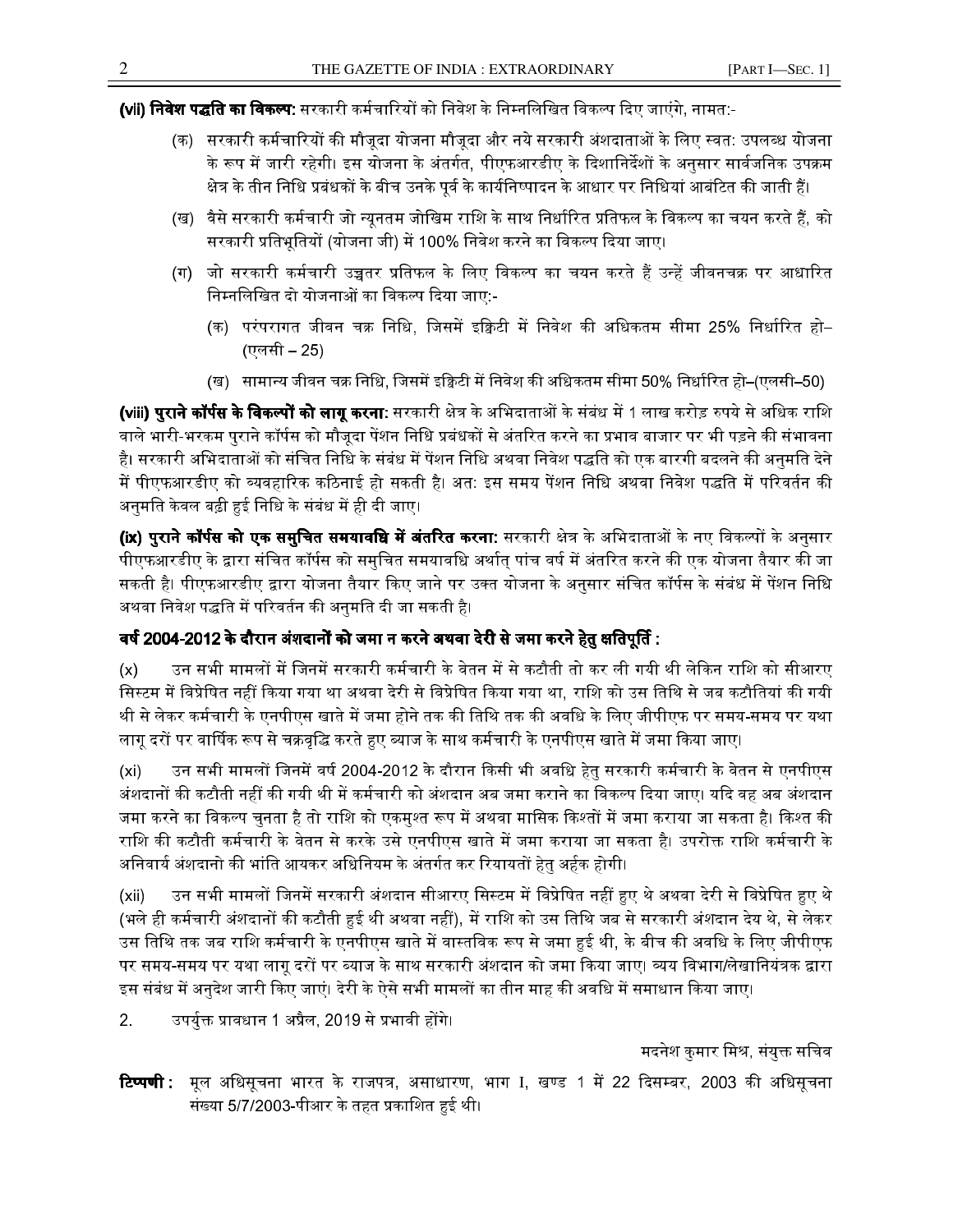### **MINISTRY OF FINANCE**

#### **(Department of Financial Services)**

#### **NOTIFICATION**

#### New Delhi, the 31st January, 2019

**F. No. 1/3/2016-PR.—**In partial modification of para 1(i) of Ministry of Finance's Gazette Notification No. 5/7/2003-ECB-PR dated 22nd December, 2003, based on the Government's decision on 6<sup>th</sup> December, 2018 on the recommendations of a Committee set up to suggest measures for streamlining the implementation of National Pension System (NPS), the Central Government makes the following amendments in the said notification, namely :-

(1) In para 1(i) of the said notification, for the words "The monthly contribution would be 10 percent of the salary and DA to be paid by the employee and matched by the Central Government", the words "The monthly contribution would be 10 percent of the Basic Pay plus Dearness Allowance (DA) to be paid by the employee and 14 percent of the Basic Pay plus DA by the Central Government" shall be substituted.

(2) The following provisions shall be inserted after para  $1(v)$  of the said notification, namely:-

#### **CHOICE OF PENSION FUND AND INVESTMENT PATTERN IN TIER-I OF NPS AS UNDER**:

(vi) **Choice of Pension Fund**: As in the case of subscribers in the private sector, the Government subscribers may also be allowed to choose any one of the pension funds including Private sector pension funds. They could change their option once in a year. However, the current provision of combination of the Public-Sector Pension Funds will be available as the default option for both existing as well as new Government subscribers.

(vii) **Choice of Investment pattern**: The following options for investment choices may be offered to Government employees: -

(a) The existing scheme in which funds are allocated by the PFRDA among the three Public Sector Undertaking fund managers based on their past performance in accordance with the guidelines of PFRDA for Government employees may continue as default scheme for both existing and new subscribers.

(b) Government employees who prefer a fixed return with minimum amount of risk may be given an option to invest 100% of the funds in Government securities (Scheme G).

(c) Government employees who prefer higher returns may be given the options of the following two Life Cycle based schemes.

- (A) Conservative Life Cycle Fund with maximum exposure to equity capped at 25% LC-25.
- (B) Moderate Life Cycle Fund with maximum exposure to equity capped at 50% LC-50.

(viii) **Implementation of choices to the legacy corpus**: Transfer of a huge legacy corpus of more than Rs. 1 lakh crore in respect of the Government sector subscribers from the existing Pension Fund Managers is likely to impact the market. It may be practically difficult for the PFRDA to allow Government subscribers to change the Pension Funds or investment pattern in respect of the accumulated corpus, in one go**.** Therefore, for the present, change in the Pension Funds or investment pattern may be allowed in respect of incremental flows only.

(ix) **Transfer of legacy corpus in a reasonable time frame:** PFRDA may draw up a scheme for transfer of accumulated corpus as per new choices of Government subscribers in a reasonable time frame of say five years. Once PFRDA draws up this scheme, change in the Pension Funds or investment pattern may be allowed in respect of the accumulated corpus in accordance with that scheme.